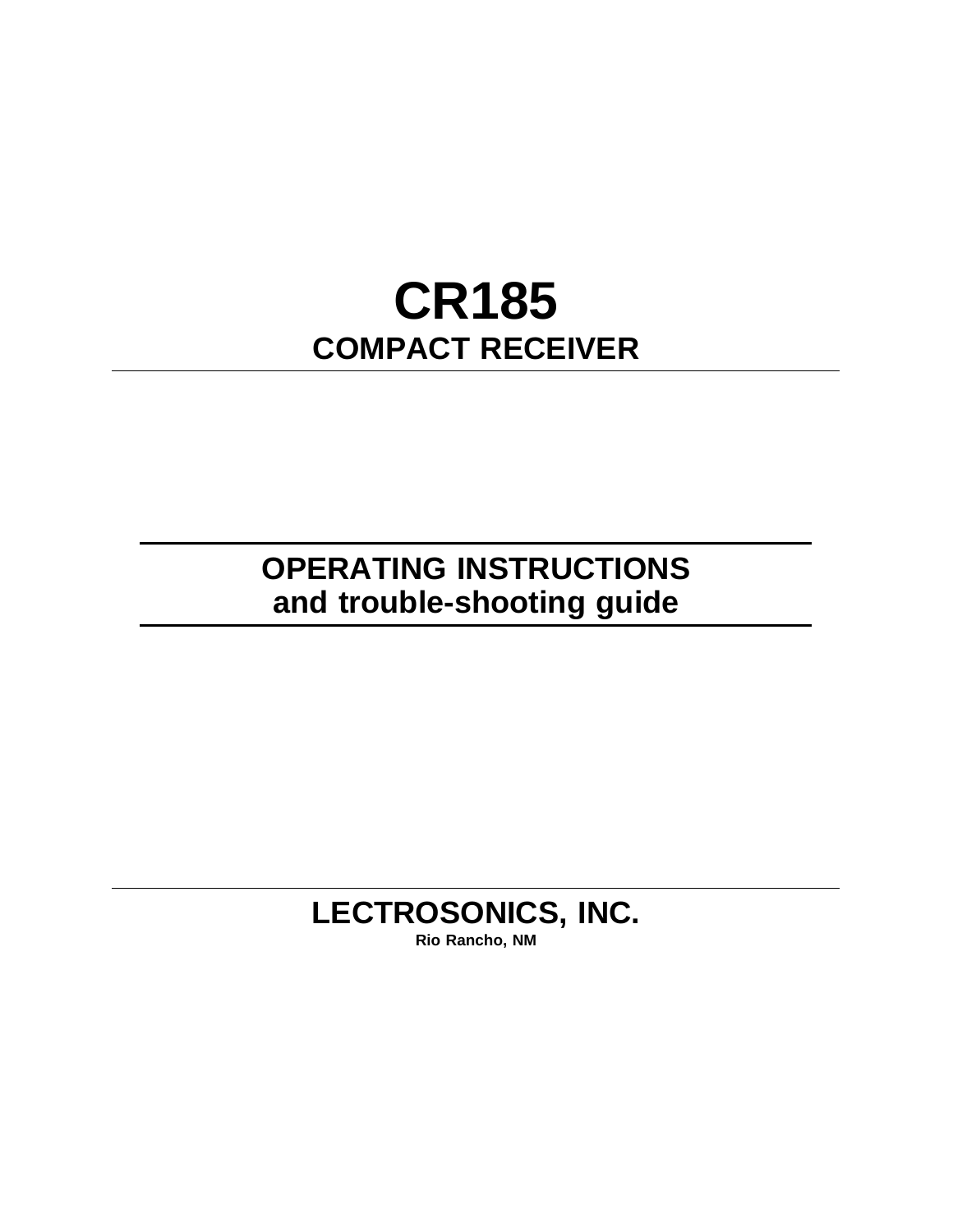### **INTRODUCTION**

Thank you for selecting the Lectrosonics Professional Series wireless microphone system. This system represents well over 10 years of manufacturing experience in wireless microphones, and almost 70 years of design experience.

The CR185 receiver design is the result of surveying the needs of professional video producers, ENG cameramen and many others in the broadcast and pro video industry. Hundreds of conversations with dealers and end-users developed the final parameters for the design.

The CR185 receiver is a fixed frequency design that eliminates the need to "tune" or adjust the receiver every time it is used. This is the preferred design for a number of reasons, among them simplicity of operation, no adjustments in "high pressure" situations, and interference rejection by design rather than by trying to "tune" it out.

The CR185 miniature receiver was designed by professionals for outstanding performance and flexibility, while preserving ease of operation. It is compatible with all Lectrosonics high band transmitters. The CR185 receiver represents one of the best values in wireless receivers, regardless of price.

## INTRODUCTION .......................................... 1 [GENERAL TECHNICAL DESCRIPTION](#page-2-0) .......................... 2 CONTROLS AND FUNCTIONS [FRONT PANEL ..................................... 3](#page-3-0) [REAR PANEL ...................................... 5](#page-5-0) BATTERY REPLACEMENT [................................... 5](#page-5-0) ANTENNA USE AND PLACEMENT ................................ OPERATING INSTRUCTIONS [................................. 7](#page-7-0) INDICATOR QUICK REFERENCE [.............................. 7](#page-7-0) TROUBLESHOOTING ....................................... 8 CR185 REPLACEMENT PARTS AND ACCESSORIES ............... 8 [SERVICE AND REPAIR .....................................](#page-9-0)  9 [RETURNING UNITS FOR REPAIR .............................](#page-9-0)  9 SPECIFICATIONS AND FEATURES ............................ 10 WARRANTY ........................................ Back cover

### **TABLE OF CONTENTS**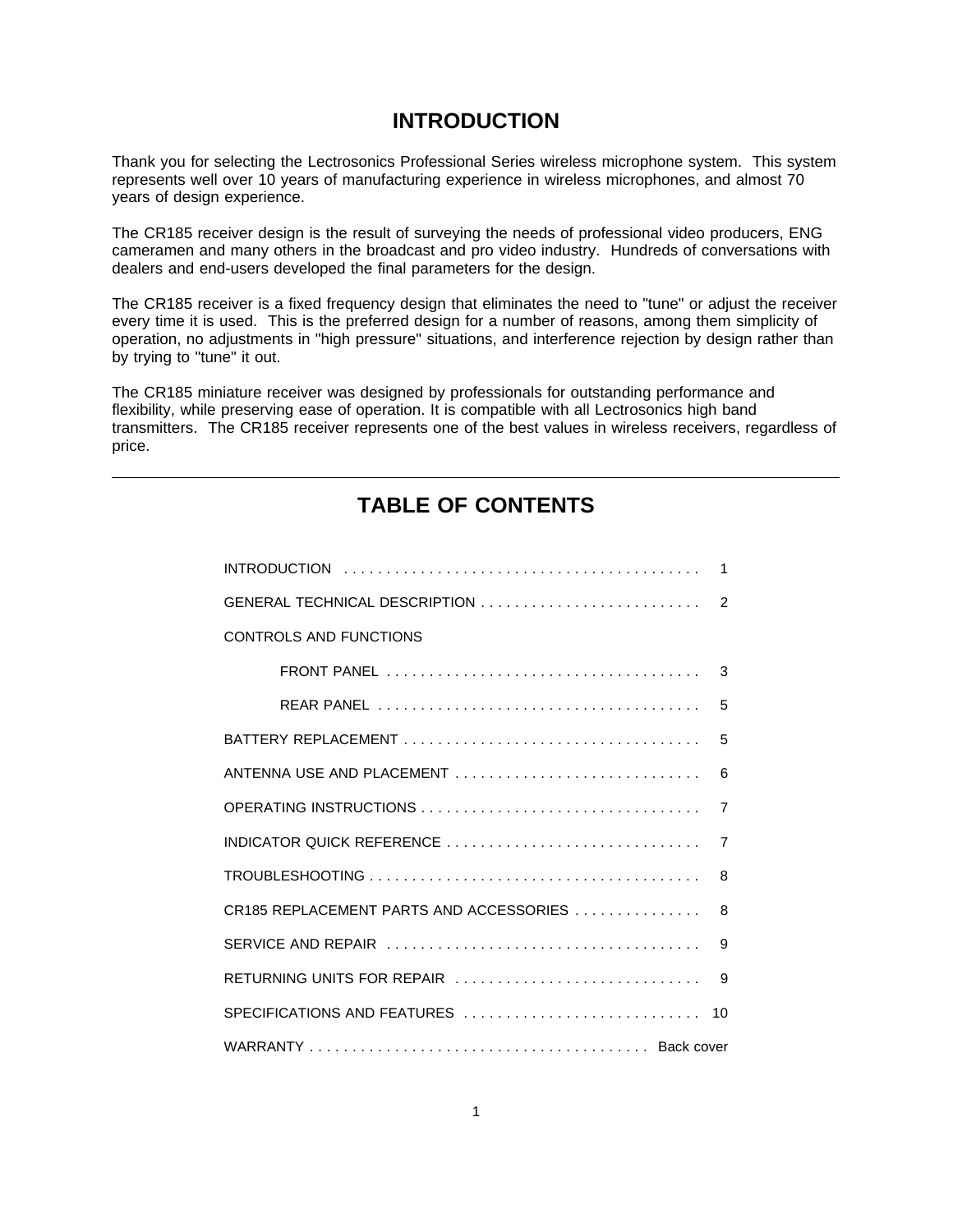### **GENERAL TECHNICAL DESCRIPTION**

<span id="page-2-0"></span>The CR185 receiver is comprised of six major functional subsystems: the RF front-end amplifier, the double balanced mixer/local oscillator, the first IF filter, the second IF filter and audio demodulator, the compandor, and the balanced microphone level output circuit.

The RF front-end amplifier consists of three cascaded pairs of helical resonators for high selectivity. Between the first and second helical resonators, and the second and third helical resonators are low noise grounded gate JFET amplifiers. These amplifiers are designed to provide only enough gain to make up for the loss through the helical resonators. This combination of low front-end gain, coupled with the extremely high selectivity of the cascaded helical resonators results in no overloading, even on extremely strong signals. Rejection of out of band signals is maximized, and intermodulation products are suppressed.

The mixer stage consists of a high level double balanced diode mixer. The oscillator is biased from a /regulated supply, yielding stable performance over the entire life of the battery. The local oscillator crystal operates at approximately 16mHz, and can be adjusted above and below the nominal frequency in order to place the 21.4mHz IF in the center of the crystal filter's narrow passband. The high selectivity of the crystal filter stage further minimizes the possibility of interference from signals on adjacent frequencies.

The second IF filter and the audio demodulator, as well as the squelch and RF output LED drive are provided by one monolithic integrated circuit. The second IF filter is centered on 1mHz, and drives a double tuned quadrature type FM demodulator. The squelch circuit is a supersonic noise detector type and is factory set for a -20dB SINAD level (about .5uV). The squelch level is regulated and temperature compensated to maintain a consistent squelch level under all conditions. The compandor is driven by a multiple pole active low-pass filter. The filter ensures that supersonic noise will not cause the compandor to increase gain incorrectly. This filter also drives the -20dB modulation LED. The compandor senses the signal level, and dynamically increases the gain for loud signals or decreases the gain for soft signals. In this way, the original dynamic range of the transmitted signal is restored, while preserving a high signal-to-noise ratio. The expansion ratio is 2:1, which produces a 2dB change in output signal level for a 1dB change in input level. In addition, the compandor has a de-emphasis network that is complementary to the pre-emphasis network in the transmitter.

The balanced microphone level output circuit generates a truly balanced signal at the XLR output connector. The volume control is a balanced attenuator, and gives a gain range from -20dBV (at full modulation) in the fully clockwise position to -50dBV in the fully counter-clockwise position. In addition, the headphone circuit is driven from the microphone circuit. This means that the headphone output level is dependent not only on the headphone volume control, but also the microphone level control.



**Figure 1** - CR185 Receiver Block Diagram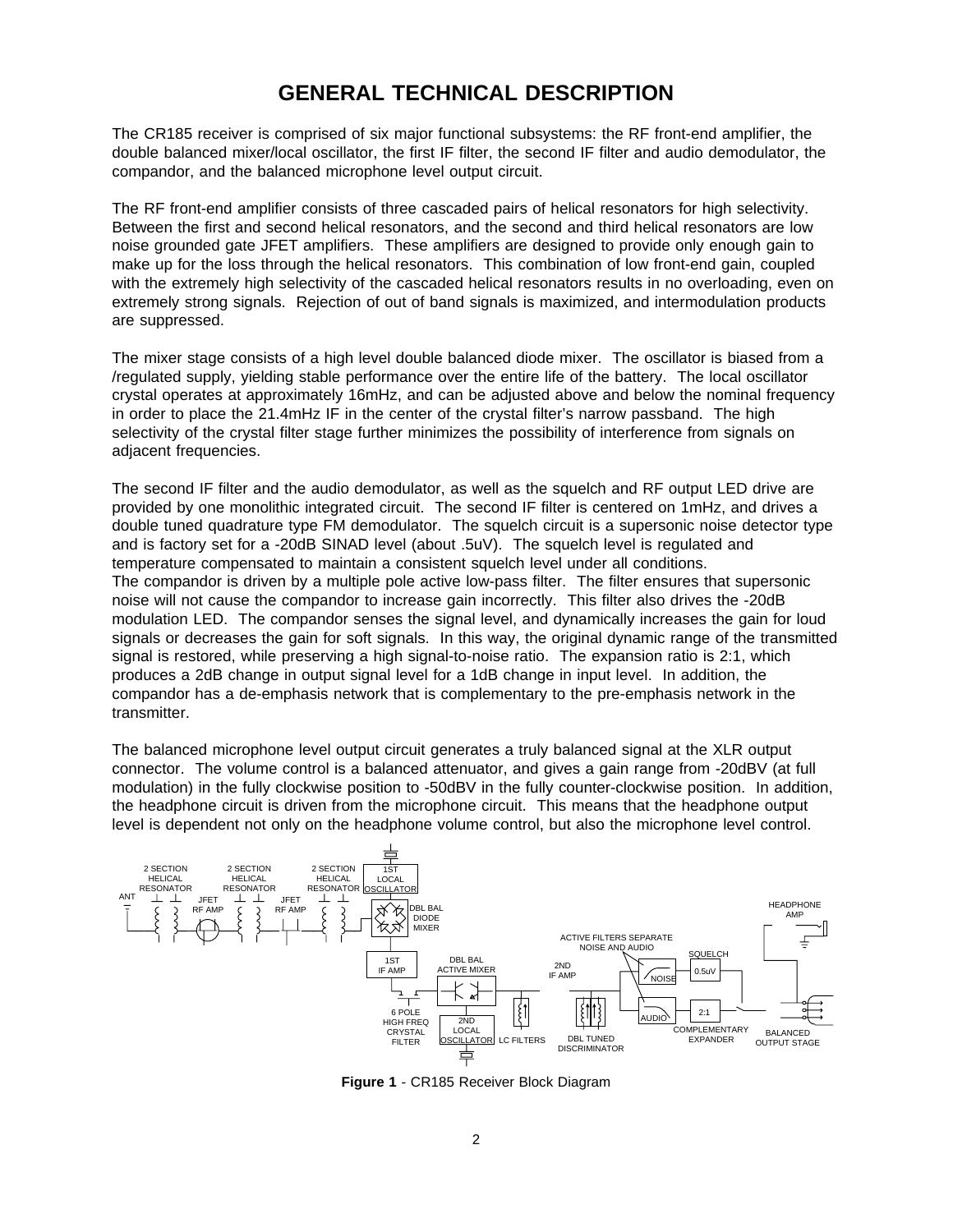### **CONTROLS AND FUNCTIONS**

### **RECEIVER FRONT PANEL**

#### <span id="page-3-0"></span>**MODULATION LEDs**

Indicate the modulation (audio level) of the incoming signal, and can be used for proper adjustment of the transmitter's "MIC LEVEL" or "GAIN". The -20 LED glows when the transmitter modulation is at a high enough level to produce a good audio signal-to-noise ratio. It will normally flicker, or stay lit as you speak into the microphone. The 0dB lamp indicates a "peak," showing that the transmitter modulation is at maximum. Constant lighting may indicate that the audio gain in the transmitter may be set too high. It is normal and desirable that you see an occasional flicker of the 0dB lamp in typical use.

#### **OUTPUT CONTROL**

Attenuates the audio output level of the receiver to match the input requirements of the equipment with which it is used. The XLR output jack on the rear panel provides an audio output at microphone level for low impedance, balanced inputs. At the extreme counter-clockwise position of the control knob, the output level of this XLR jack will be 50dB at full modulation. In the fully clockwise position, the output level will be -20dB at full modulation. Intermediate settings are sometimes necessary due to the variations in different input compressors and ALC (automatic level control) circuits on various VCR's and audio inputs. The markings around the control knob are provided simply as "memory markers;" they are not calibrated with reference to a specific output level.

#### **EXT/OFF/INT SWITCH**

Turns the receiver power off and on and selects either internal 9 Volt battery power, or external 12 Volt DC power (of either polarity).

#### **POWER LED**

Glows when the power switch is in the proper position and the battery is good, or when external 12 Volt DC power is properly supplied. If this LED is very dim or does not light up when the switch is turned on, replace the battery or check the connections from the external power source. The LED glows brightly to indicate a good battery and dims as the battery voltage decreases.

The **POWER LED** is connected to a precision battery test circuit that continuously monitors battery voltage. The LED is at full brightness with a new 9 volt alkaline battery. As the battery voltage drops during use, the LED brightness will also decrease. After 4 to 5 hours, the battery voltage will be about 7 volts. The LED will be completely extinguished.

#### **IMPORTANT!**

**When the battery voltage drops below 6 Volts, the power LED will remain off, but the other 3 LEDs will light up and a loud rush of audio noise will be heard as the squelch opens. This condition is normal, and is easily remedied by replacing the battery.**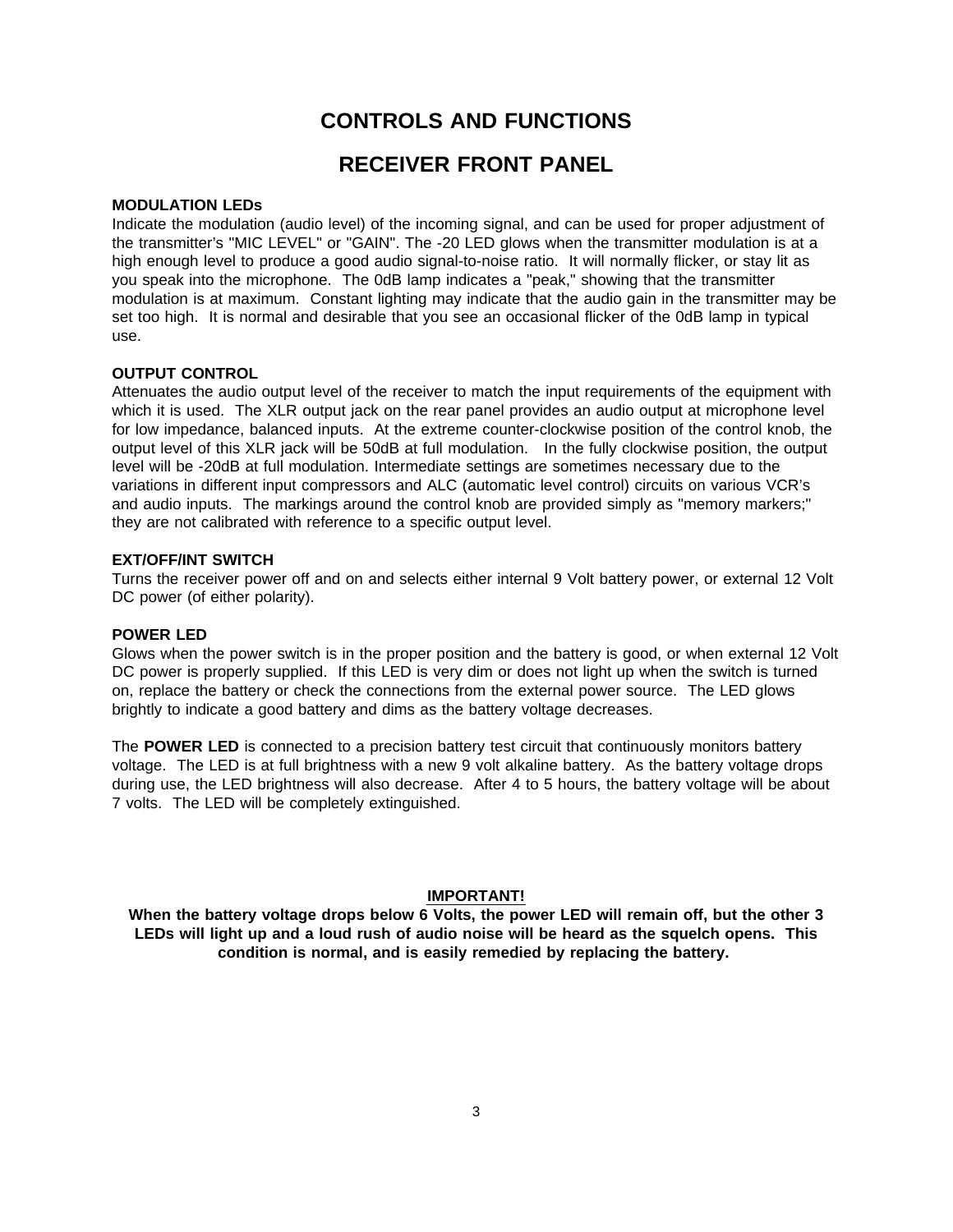### **CONTROLS AND FUNCTIONS**

Since the internal circuits are all tightly regulated the receiver will continue to operate to a battery voltage of 6.5 volts. From 6.5 volts to 6 volts, the receiver will still operate, but with degraded performance. Below 6 volts, the regulated and temperature compensated squelch circuit will cease to be regulated. The result is that the squelch circuit will remain "open". This will allow considerable noise to pass through the audio circuits if the associated transmitter is off, or if other circuits of the CR185 stop operating because of the low voltage condition. In addition, three out of the four LEDs on the front panel will light (the exception being the POWER LED). Please note that a weak battery will sometimes light the POWER LED immediately after turn on, but soon will discharge to the point where the LED will extinguish. Regular installation of fresh batteries will insure optimum operation.

#### **RF LED**

Lights when the transmitter is turned on and the receiver has a good signal. When the carrier signal from the transmitter is too weak to produce a clean audio signal, the lamp will go out.

#### **MINI PHONE JACK**

Provides a monitor, separate from the rear panel XLR audio output. The output level from this jack is controlled by both the OUTPUT control and the recessed trim-pot on the side panel. Generally, the OUTPUT control would be set to provide the proper output level at the rear panel XLR jack, and then the side panel trim-pot adjusted to match the required level for your earphone.

The output at this mini connector is designed for a medium impedance earphone. An earphone with an impedance between 30 and 300 Ohms will usually provide adequate volume. The sound from a low impedance ear phone (ie. 8 Ohms) will not be very loud and may be distorted at higher listening levels.

#### **ANT TERMINAL**

Connects to any 50 ohm antenna with a BNC type connector (a flexible "rubber duckie" antenna is supplied). The A-185 Coax remote type antenna may also be used.



**Figure 2** - CR185 Front Panel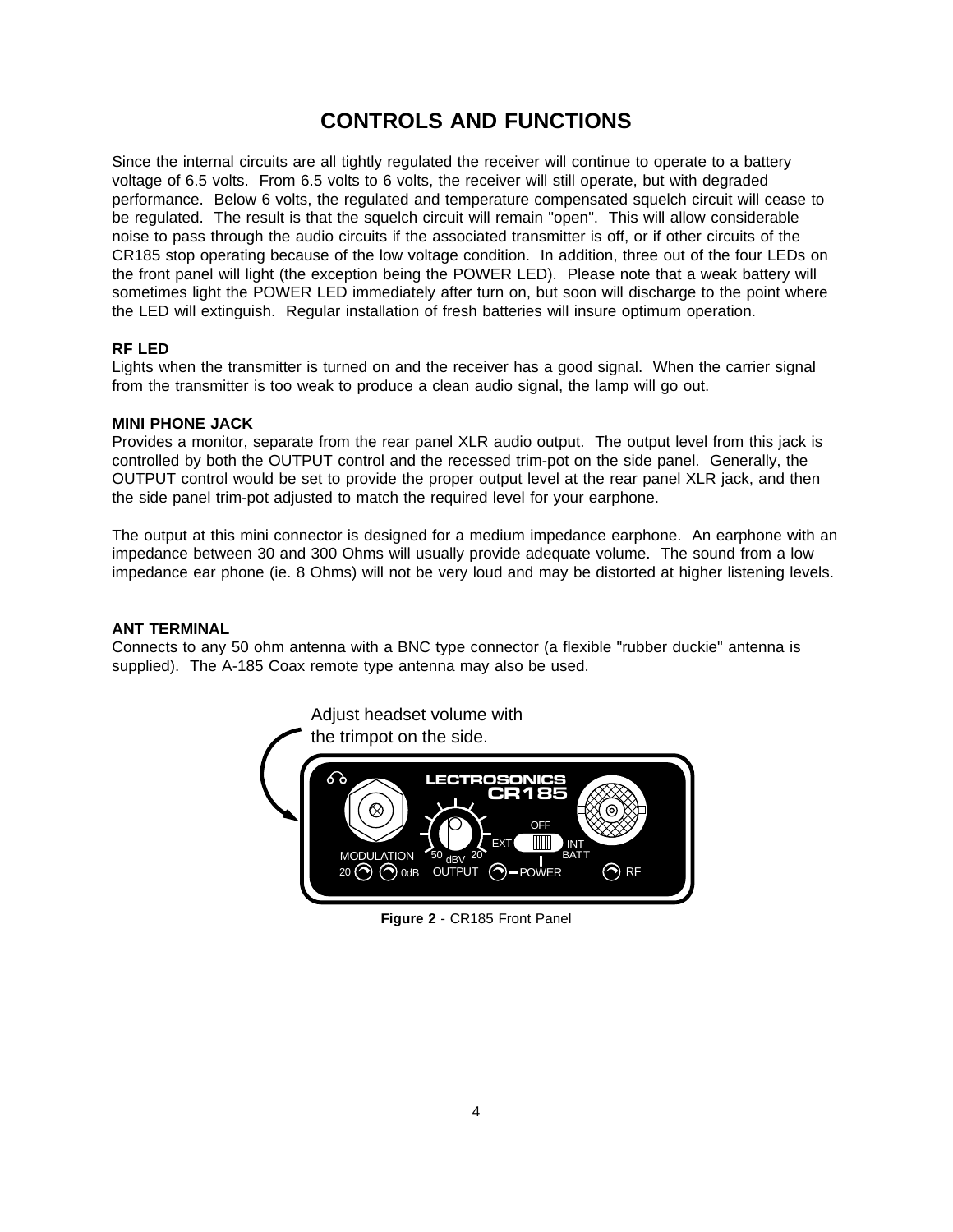### **RECEIVER REAR PANEL**

#### <span id="page-5-0"></span>**12 VDC INPUT**

Connects to the supplied CH-12 AC adapter for powering the receiver from a 110/120V AC source. The receiver may also be powered from external 12 volt DC sources using the correct plug (Switchcraft S-760 power plug). A diode bridge is used in the external power input, so that the CR185 will operate properly from either polarity.

#### **AUDIO OUTPUT**

Supplies a balanced, low impedance output at microphone level. The audio signal is output on pins 2 and 3, while pin 1 is ground. The output level of this jack is controlled by the OUTPUT control on the front panel of the receiver. The connector is a standard XLR type.

### **BATTERY REPLACEMENT**

The CR185 is powered by a standard alkaline 9 volt battery. It is important that you use ONLY an ALKALINE battery for longest life. Standard zinc-carbon batteries marked "heavy duty" or "long-lasting" are not adequate. They will provide only about one hour of operation. Similarly, nicad rechargeable batteries give less than 2 hours of operation, and will also run down quite abruptly. Alkaline batteries provide about 5 hours of operation.

To open the battery compartment, press outward on the cover door in the direction of the arrow as shown in the drawing. Only slight, sliding pressure is needed to open and close the battery door.



Swing the door open and take note of the polarity marked inside showing the location of the positive (+) and negative (-) terminals. Insert the battery and close the cover by pressing in and across, reversing the opening procedure outlined above. Note that the battery door will NOT close if the battery is inserted incorrectly, since the terminals will hit a protective polarity barrier. Do not force the battery in.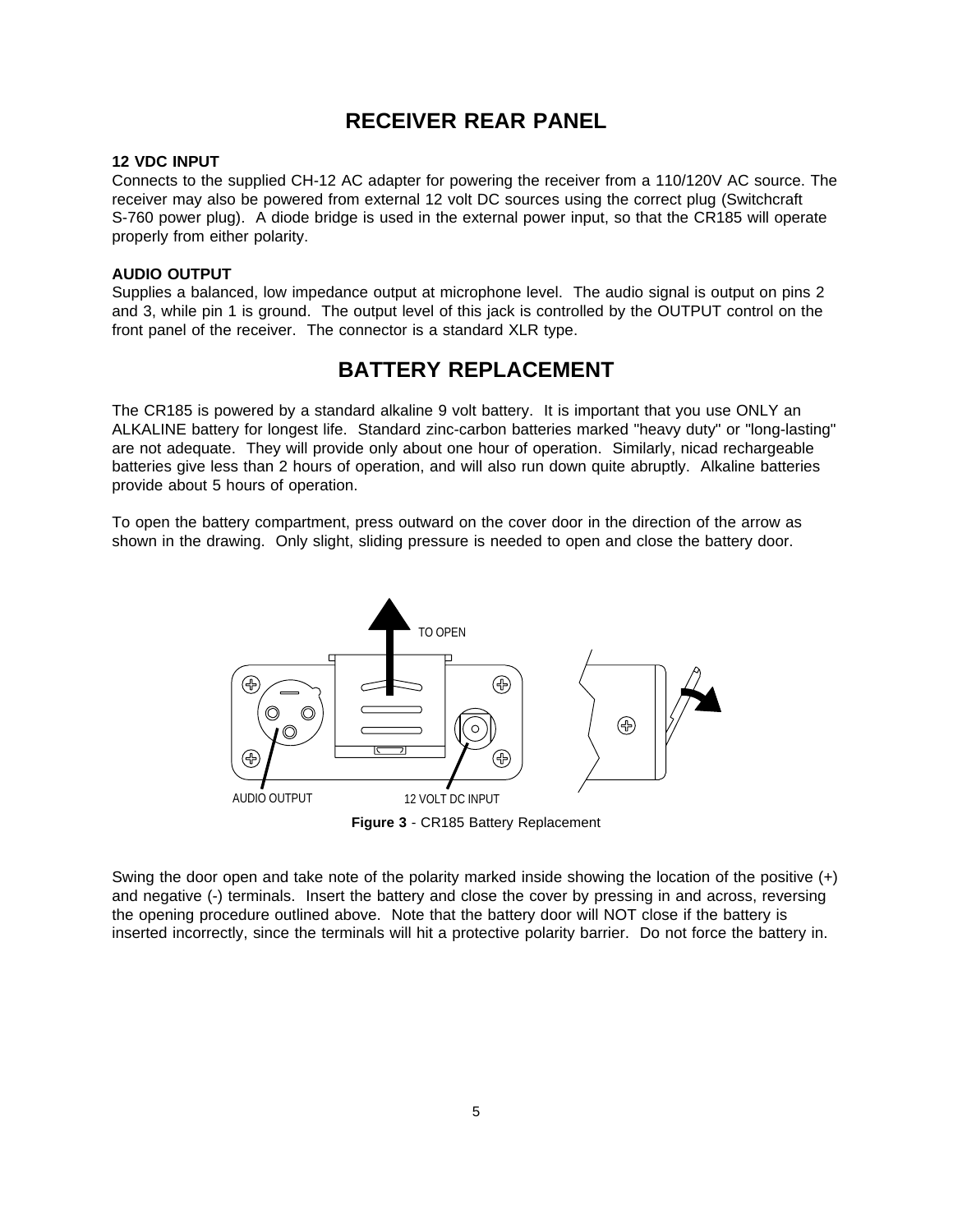### **ANTENNA USE AND PLACEMENT**

<span id="page-6-0"></span>Connect the antenna to the front panel jack. Position the antenna so that it is not within 3 or 4 feet of large metal surfaces. If this is not possible, try to position the antenna so that it is as far away from the metal surface as is practical. It is also good to position the receiver so that there is a direct "line of sight" between the transmitter and the receiver antenna. In situations where the operating range is less than about 50 feet, the antenna positioning is much less critical.

A wireless transmitter sends a radio signal out in all directions. This signal will often bounce off nearby walls, ceilings, etc. and a strong reflection can arrive at the receiver antenna along with the direct signal. If the direct and reflected signals are out of phase with each other a cancellation may occur. The result would be a "drop out." A drop out sounds like either audible noise (hiss), or in severe cases, may result in a complete loss of the carrier and the sound. Moving the transmitter even a few inches may eliminate it. A dropout situation may be either better or worse as the crowd fills and/or leaves the room, or when the transmitter or receiver is operated in a different location.

Dropouts can be avoided by careful placement of the receiver. If you are mounting the receiver on a video camera or camcorder, experiment with the location prior to going into the field. By placing the antenna above the body of the camera, you will increase your operating range. If the antenna is laid next to the camera, as shown in the illustration below, the body of the camera will serve as a shield and reduce range. This position may work but be certain at least part of the antenna extends above the camera. Alternate locations can include the back of the camera, the top of the camera or mounted vertically on the side.

If dropouts occur in the field, moving the transmitter or receiver slightly in any direction will usually eliminate the problem.



**Figure 4** - CR185 Mounting Locations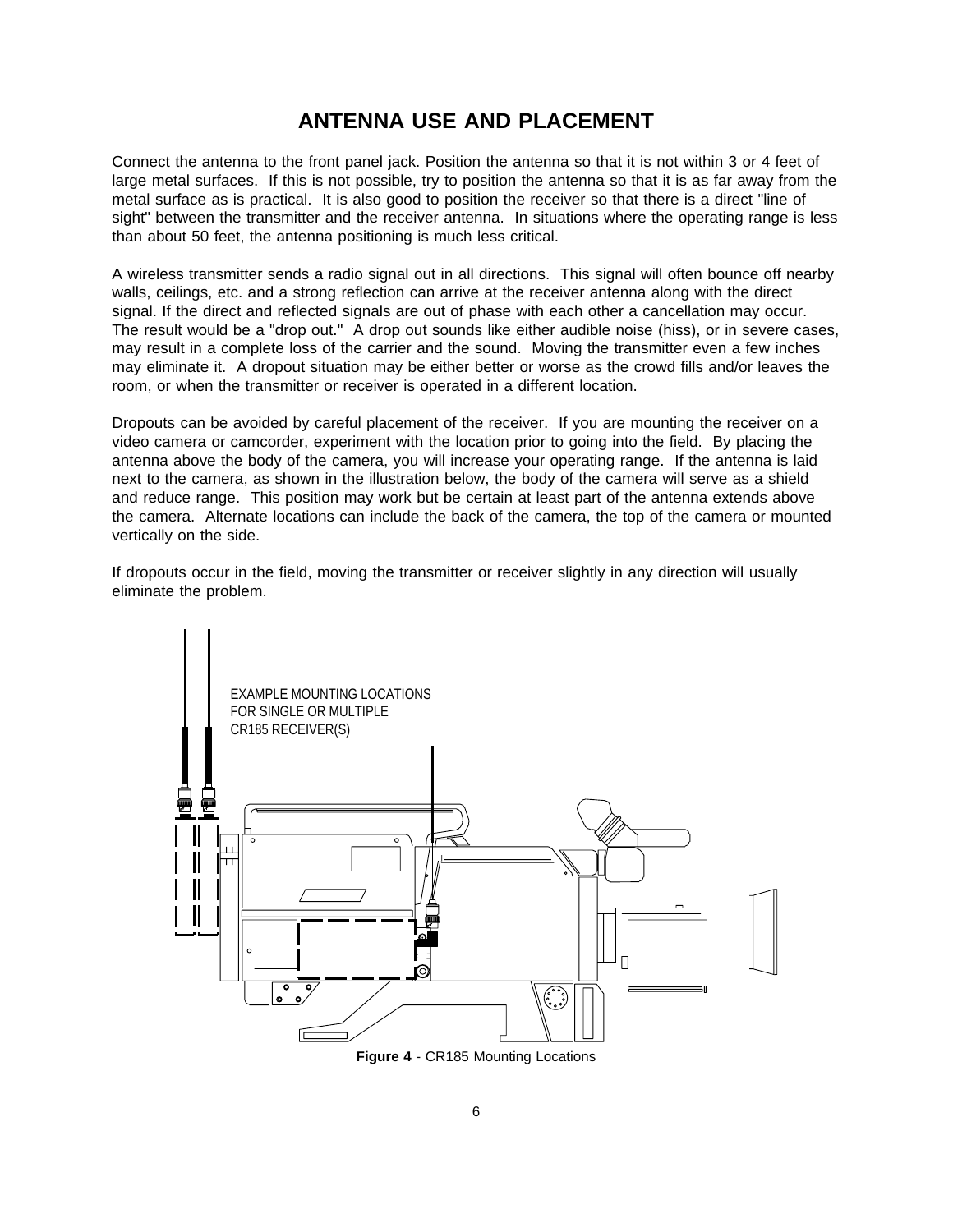### **OPERATING INSTRUCTIONS**

- <span id="page-7-0"></span>**1)** Connect the power cord or install the battery.
- **2)** Attach and extend the antenna.
- **3)** Connect the audio cable.
- **4)** Set the front panel switch to either "EXT" or "INT", depending upon the power source. Check to see that the red POWER LED lights up.
- **5)** THIS IS PERHAPS THE MOST IMPORTANT STEP IN THE SET UP PROCEDURE. Adjust the transmitter "gain". See your transmitter manual (Operating Instructions section) for specific directions on the proper gain adjustment of your particular transmitter.
- **6)** Adjust the output control according to the type of input on your equipment. The input levels on different VCR's and PA equipment vary, which may require that you set the OUTPUT control in an intermediate position. Try different settings and listen to the results. If the output of the receiver is too high, you may hear distortion or a loss of the natural dynamics of the audio signal. If the output is too low, you may hear steady noise (hiss) along with the audio. The CR185 output was designed to drive microphone level inputs. The output signal level ranges from -50dBV with the output control fully counter clockwise to -20dBV with the output control fully clockwise.

### **INDICATOR QUICK REFERENCE**

(Refer to Controls and Functions section for more detailed descriptions)

**RF** - This LED lights up when the transmitter is turned on. This indicates that the receiver is getting an adequate RF signal (carrier) from the transmitter.

**POWER** - This LED lights up when the receiver is properly connected to a power supply and switched on. It indicates proper battery voltage when the receiver is using a battery.

**MODULATION** - The "-20" LED lights up when an audio signal is present at an adequate level to produce a good signal to noise ratio. The "0dB" LED lights up when the audio level is high and the signal is being compressed in the transmitter. An extremely high audio level may cause distortion.

#### **REVIEW THE TRANSMITTER INSTRUCTION MANUAL FOR PROPER ADJUSTMENT AND SETUP OF THE TRANSMITTER MIC LEVEL OR GAIN**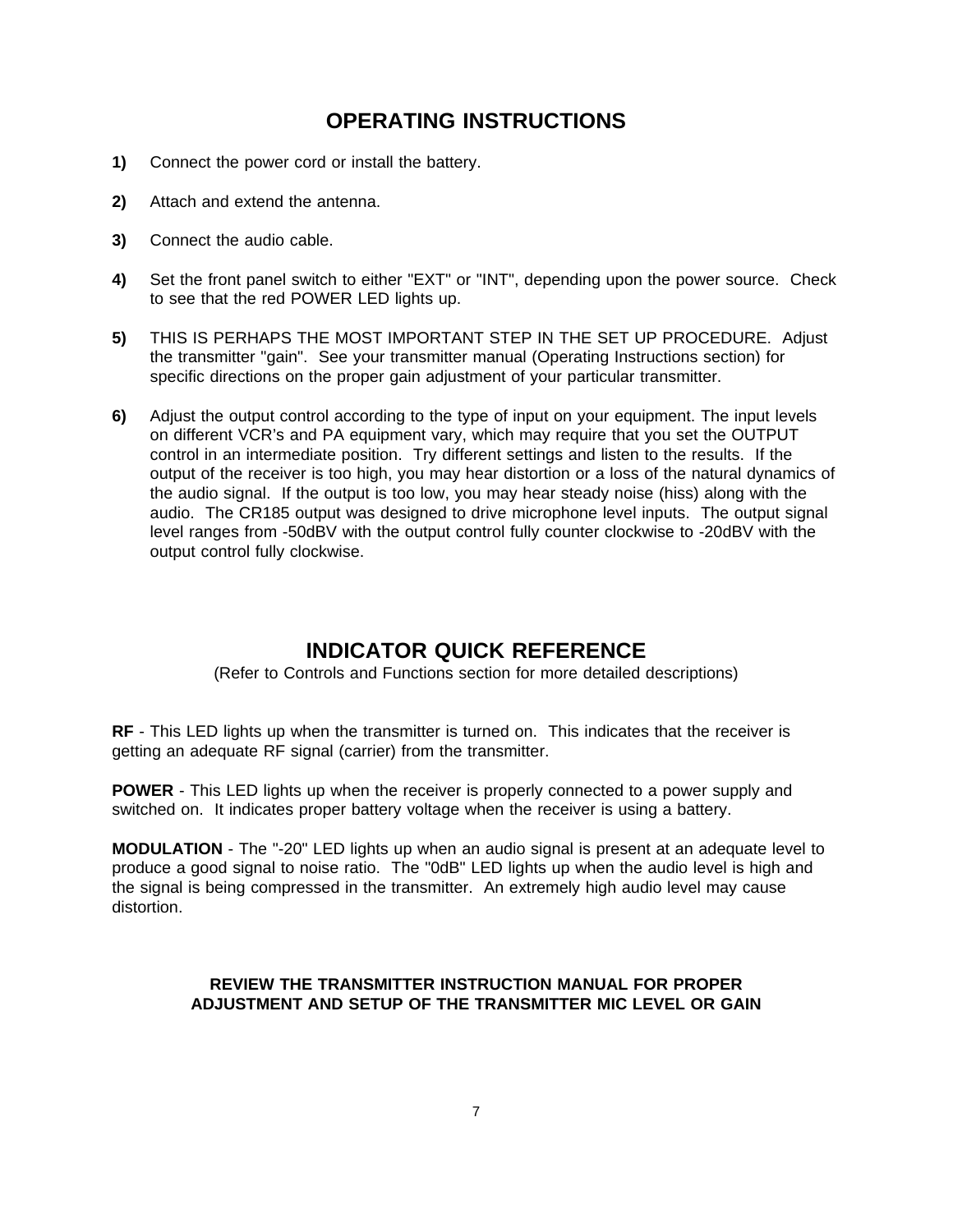### **TROUBLESHOOTING**

Before going through the following chart, be sure that you have a good battery in the receiver (or a properly connected AC adapter). The POWER LED should glow brightly.

| <b>SYMPTOM</b>                                                 | <b>POSSIBLE CAUSE</b>                                                                                                                                                                                                                                                                                              |
|----------------------------------------------------------------|--------------------------------------------------------------------------------------------------------------------------------------------------------------------------------------------------------------------------------------------------------------------------------------------------------------------|
| <b>NO POWER LED</b>                                            | Receiver switch in "OFF" position<br>1)<br>2) Dead or weak battery<br>3) External 12 Volt power disconnected<br>4) CH-12 AC adapter disconnected<br>Receiver switch in wrong position for the power<br>5)<br>source used                                                                                           |
| <b>NO RF LED</b>                                               | Transmitter not turned on<br>1)<br>2) Transmitter battery dead<br>No microphone on transmitter (the microphone<br>3)<br>serves as the antenna<br>4) Receiver antenna not connected                                                                                                                                 |
| <b>RF LED ON BUT NO SOUND</b><br><b>AND NO MODULATION LEDS</b> | 1) Transmitter switch in "MUTE"<br>position<br>2) Transmitter microphone not connected<br>Microphone switch in "OFF" position<br>3)<br>Possible malfunction in the audio section of the<br>4)<br>transmitter See transmitter manual<br>Check transmitter modulation LEDs for possible<br>5)<br>transmitter problem |
| <b>MODULATION LED'S ON</b><br><b>BUT NO SOUND</b>              | Receiver LEVEL control turned<br>1)<br>down.<br>2) Audio cable disconnected<br>3)<br>Recorder or sound system off, or not properly<br>adjusted.                                                                                                                                                                    |

### **CR185 REPLACEMENT PARTS AND ACCESSORIES**

| Part No.   | Description                                               |
|------------|-----------------------------------------------------------|
| CH-12      | 110 Volt AC adapter for CR185 receiver                    |
| A-185 Coax | Remote, folded-dipole antenna with coaxial cable          |
| 35753      | System pouch                                              |
| A-195RA    | Helical, flexible ("rubber duckie") antenna with a        |
| 9inch      | whip and a right angle BNC connector                      |
| A-185-BNC  | Telescoping 1/4 wave whip on a swiveling BNC<br>connector |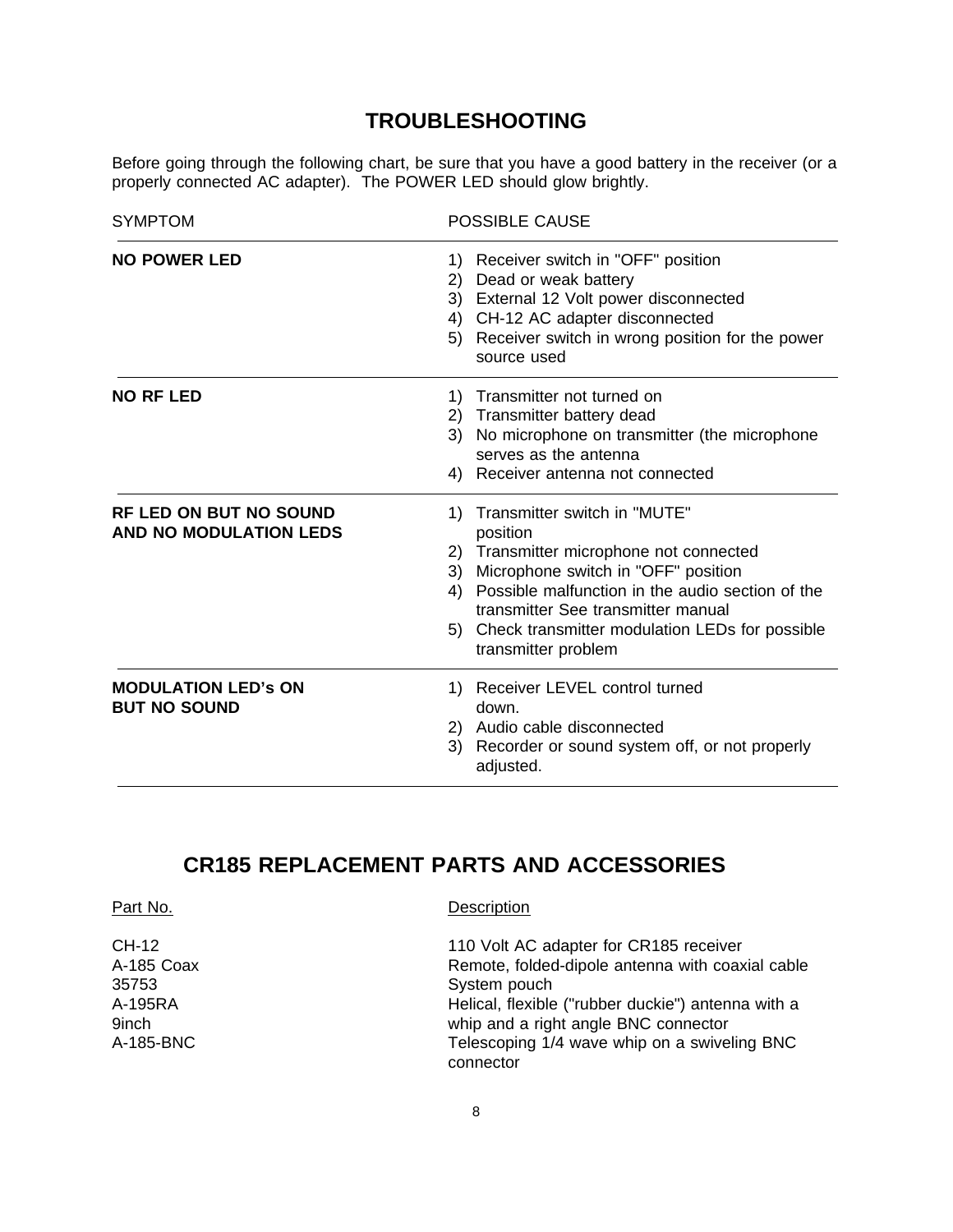### **SERVICE AND REPAIR**

<span id="page-9-0"></span>If your system malfunctions, you should attempt to correct or isolate the trouble before concluding that the equipment needs repair. Make sure you have followed the setup procedure and operating instructions. Check out the inter-connecting cords and then go through the TROUBLE SHOOTING section in the manual

We strongly recommend that you **do not** try to repair the equipment yourself and **do not** have the local repair shop attempt anything other than the simplest repair. If the repair is more complicated than a broken wire or loose connection, send the unit to the factory for repair and service. Don't attempt to adjust any controls inside the units. Once set at the factory, the various controls and trimmers do not drift with age or vibration and never require readjustment. **There are no adjustments inside that will make a malfunctioning unit start working**.

LECTROSONICS service department is equipped and staffed to quickly repair your equipment. In-warranty repairs are made at no charge in accordance with the terms of the warranty. Out of warranty repairs are charged at a modest flat rate plus parts and shipping. Since it takes almost as much time and effort to determine what is wrong as it does to make the repair, there is a charge for an exact quotation. We will be happy to quote approximate charges by phone for out of warranty repairs.

### **RETURNING UNITS FOR REPAIR**

You will save yourself time and trouble if you will follow the steps below:

- A. DO NOT return equipment to the factory for repair without first contacting us by letter or by phone. We need to know the nature of the problem, the model number and the serial number of the equipment. We also need a phone number where you can be reached 8 am to 4 pm (Mountain Standard Time).
- B. After receiving your request, we will issue you a return authorization number (R.A.). This number will help speed your repair through our receiving and repair departments. The return authorization number must be clearly shown on the outside of the shipping container.
- C. Pack the equipment carefully and ship to us, shipping costs prepaid. If necessary, we can provide you with the proper packing materials. UPS is usually the best way to ship the units. Heavy units should be "double-boxed" for safe transport.
- D. We also strongly recommend that you insure the equipment, since we cannot be responsible for loss of or damage to equipment that you ship. Of course, we insure the equipment when we ship it back to you.

| Mailing address:     |  |
|----------------------|--|
| Lectrosonics, Inc.   |  |
| PO Box 15900         |  |
| Rio Rancho, NM 87174 |  |
| <b>USA</b>           |  |

Shipping address: Lectrosonics, Inc. 581 Laser Rd. Rio Rancho, NM 87124 USA USA

Telephones: Regular: (505) 892-4501 WATS: (800) 821-1121 FAX: (505) 892-6243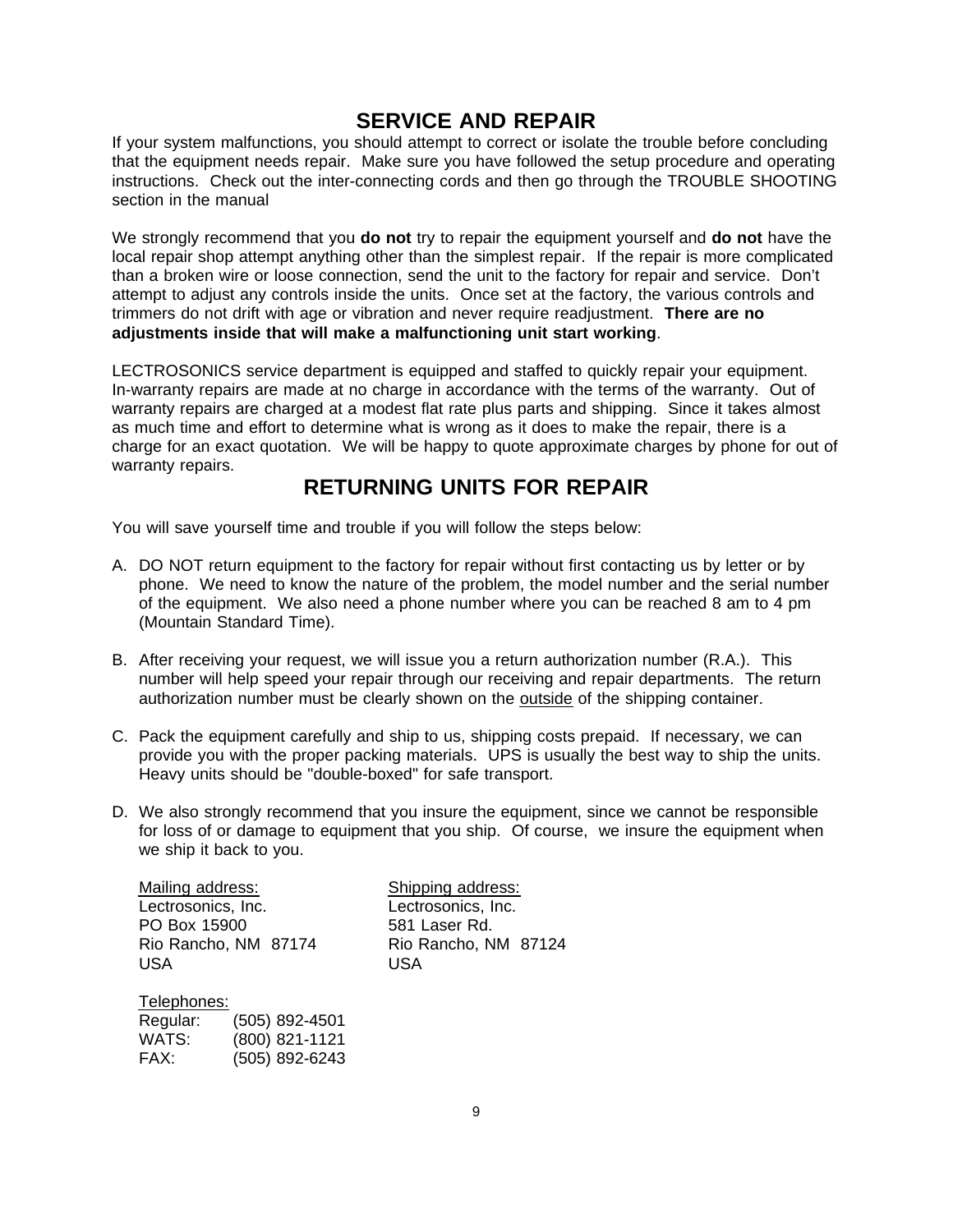### **SPECIFICATIONS AND FEATURES**

| <b>Operating Frequencies:</b>        | 150MHz to 216MHz, crystal controlled                                                                                 |
|--------------------------------------|----------------------------------------------------------------------------------------------------------------------|
| <b>Sensitivity:</b>                  | Better than 0.6uV for 20dB quieting without<br>compandor; 1.9uV for 50dB S/N ratio with<br>compandor                 |
| <b>Signal/Noise Ratio:</b>           | 102dB unweighted; 109dB A-weighted                                                                                   |
| <b>Squelch Quieting:</b>             | greater than 100dB                                                                                                   |
| <b>AM Rejection:</b>                 | -60dB $(10uV to 0.1 Volts)$                                                                                          |
| <b>Modulation Acceptance:</b>        | ±15kHz                                                                                                               |
| <b>Image and Spurious Rejection:</b> | greater than 100dB                                                                                                   |
| <b>Third Order Intercept:</b>        | $+6dBr$                                                                                                              |
| <b>Audio Outputs:</b>                | XLR: 200 Ohms balanced; 100mV max.<br>Headphone: 2 Volts RMS into 100 Ohms                                           |
| <b>Antenna Input:</b>                | BNC; 50 Ohms impedance                                                                                               |
| <b>Controls:</b>                     | XLR front panel output attenuator control<br>Recessed trim-pot headphone control<br>3 position power/function switch |
| Indicators:                          | Red LED for power "ON" (Battery status)<br>2 LEDs for modulation level<br>"RF" LED for transmitter "ON"              |
| <b>Power Requirements:</b>           | 12 Volts DC external (either polarity)<br>110 VAC via CH-12 AC adapter<br>Single 9 Volt alkaline or battery          |
| <b>Power consumption:</b>            | 55 <sub>m</sub> A                                                                                                    |
| <b>Battery Life:</b>                 | 5 hours with alkaline                                                                                                |
| Weight:                              | 11 ounces including battery                                                                                          |
| <b>Dimensions:</b>                   | 1.1" x 2.75" x 5.2"                                                                                                  |